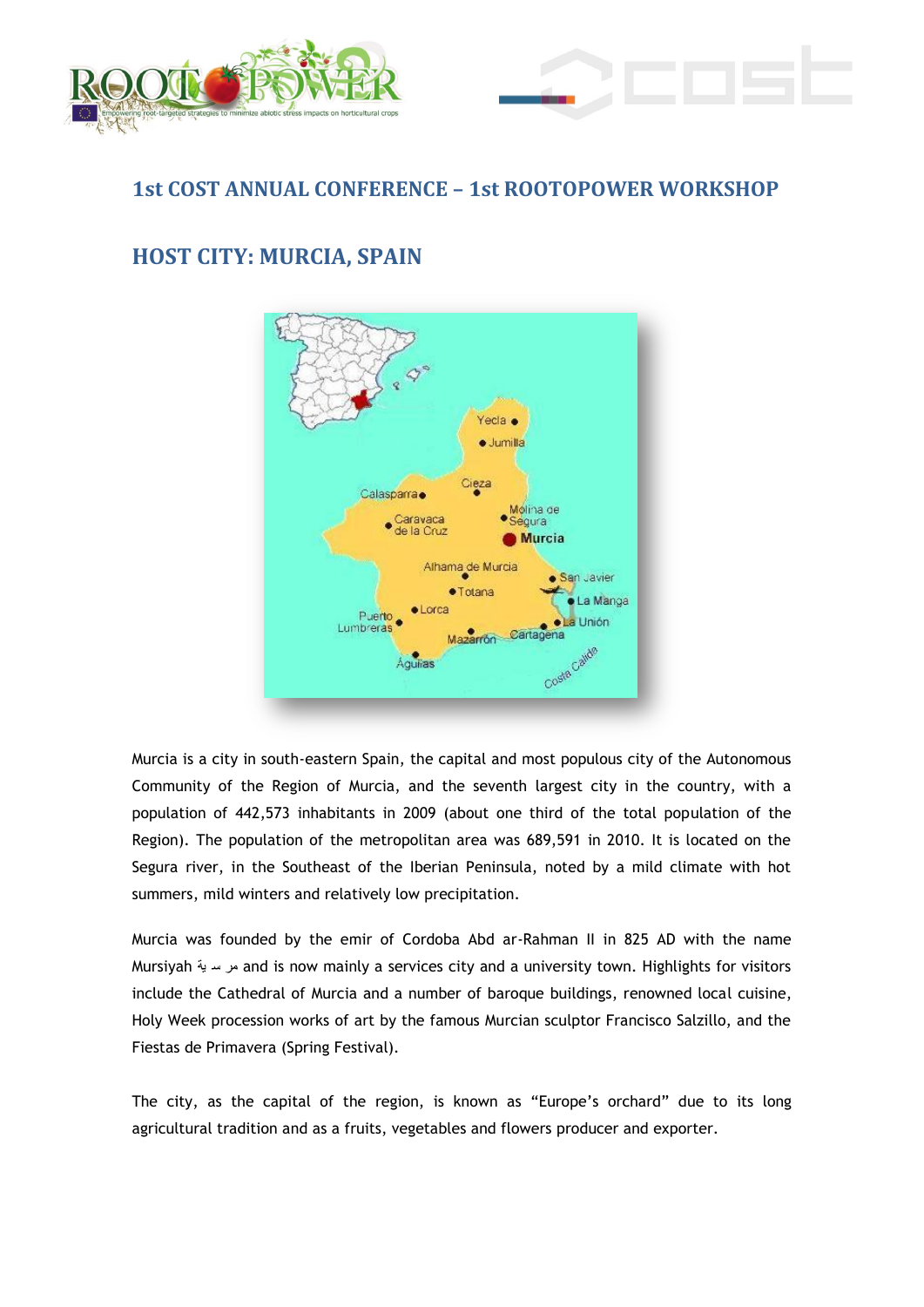



### **DATES AND VENUE**

The conference will be held at the Hotel Silken 7 Coronas\*\*\*\* from the  $12^{\text{th}}$  to the  $14^{\text{th}}$ November 2013.





This hotel is superbly located in the centre of Murcia, next to the river and within 5 minutes by foot to the Cathedral, 10 minutes to the Auditorium and 15 minutes from the bus and train stations. It is easily accessible from the highway and has guest hotel parking and public parking in the surrounding area.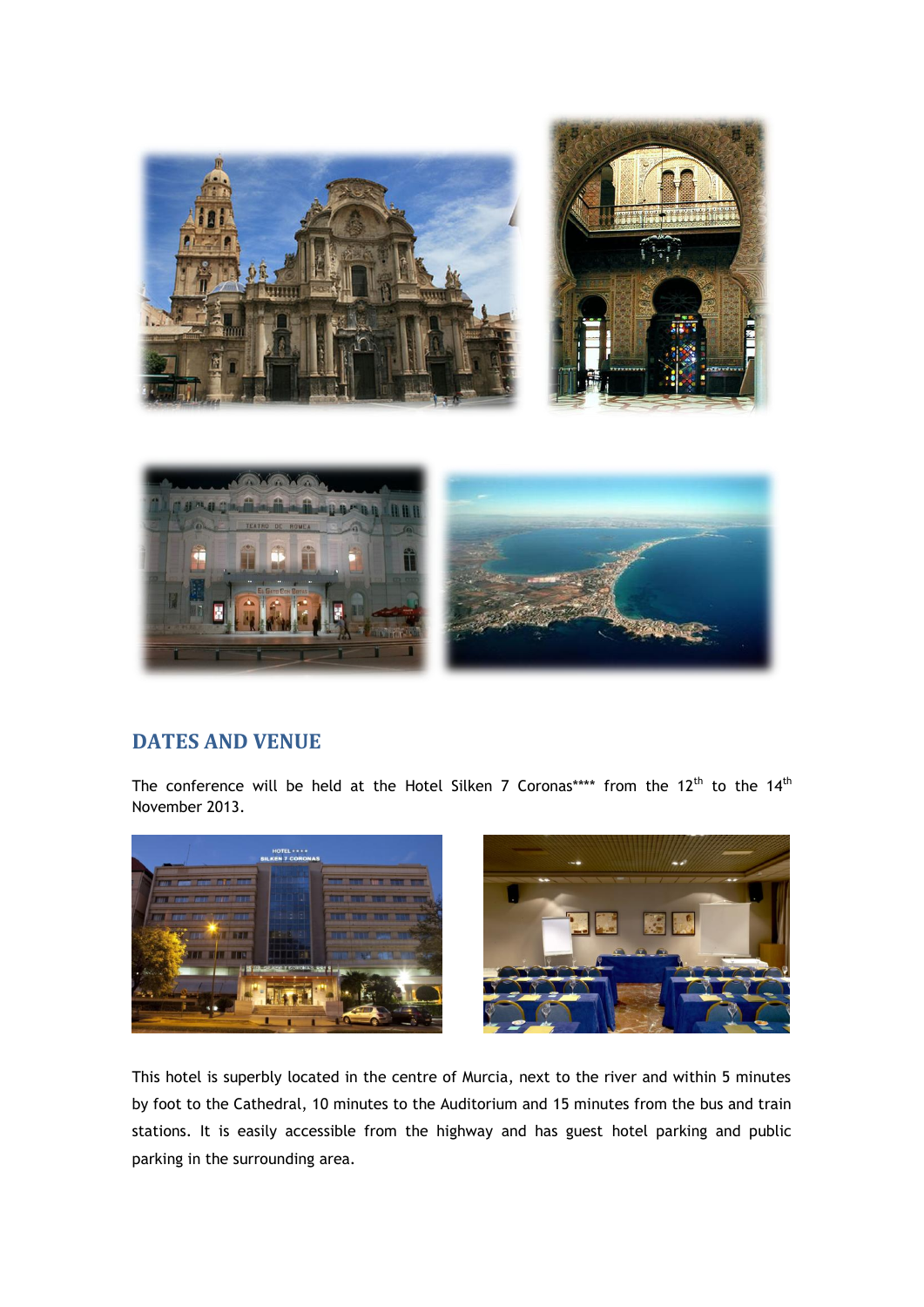## **ACCOMMODATION**

Different accommodation options with competitive prices will be offered. Those selected will have special rates for attendees and will be conveniently placed in the area surrounding the meeting venue. More information will be made available soon when arrangements with the hotels are agreed.

## **TRAVEL ARRANGEMENTS**

As regards travel arrangements, you may find this page interesting (webpage in English):

<http://www.turismodemurcia.es/en/communications>



### *Aeropuerto Internacional de Alicante (El Altet)*

It is 68 km far from Murcia. If possible, we highly advise you to fly to Alicante, since it is very well connected to Murcia by shuttle bus. These buses depart directly from the airport and stop in Murcia bus station. They take 55 minutes to get to Murcia and tickets can be bought on line and directly in the bus. Shared-taxi service at a COST-compatible fare will be offered and organized upon request.

The bus company is ALSA (webpage in English): <http://www.alsa.es/en>